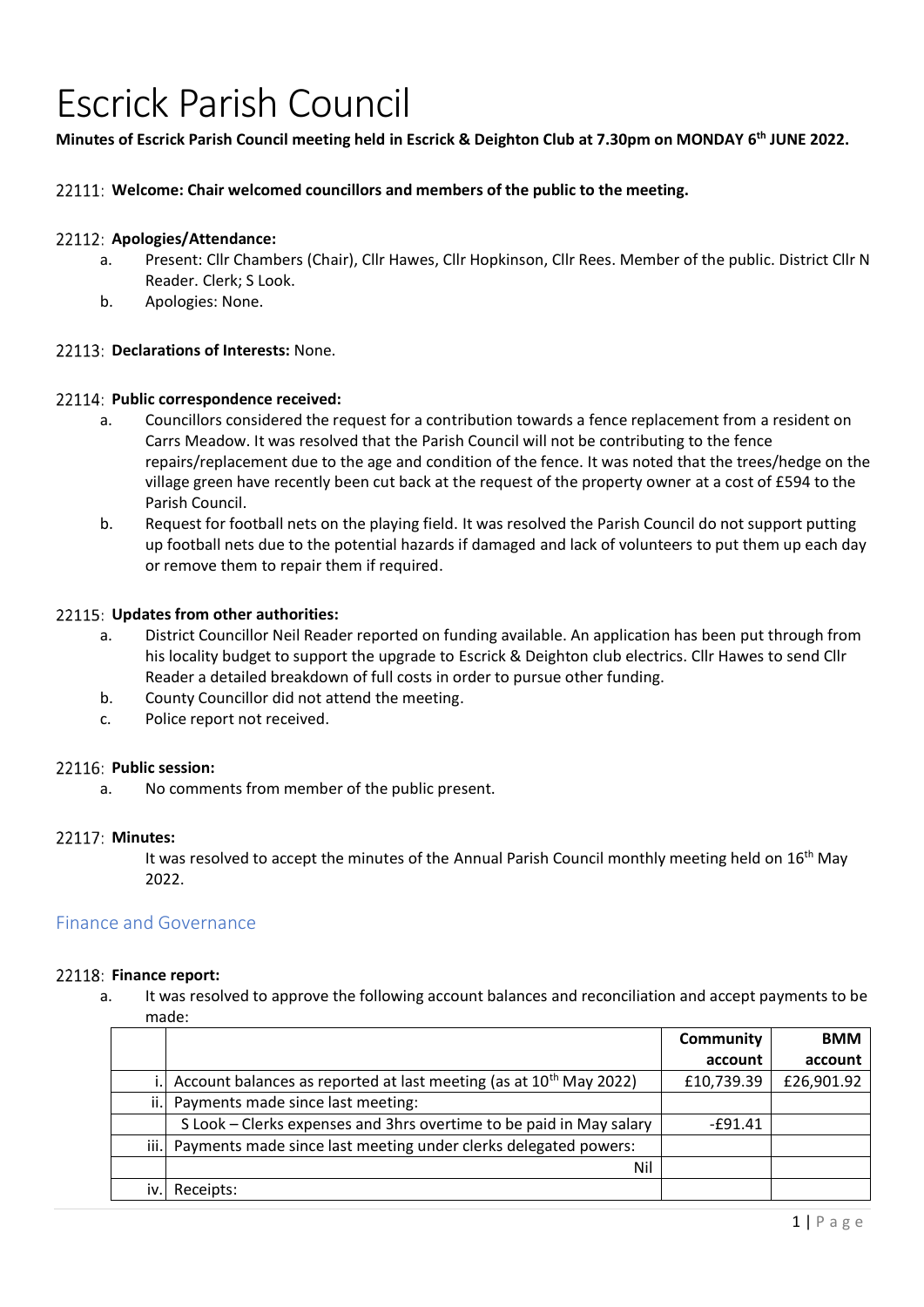| SDC funding for Jubilee Garden                | £1,250.00  |            |
|-----------------------------------------------|------------|------------|
| Groundwork grant for NDP                      | £1,075.00  |            |
| v. Account balances as at $29^{th}$ May 2022: | £12,972.98 | £26,901.92 |
| vi. Uncleared previously authorised payments: |            |            |
| B Hopper - Internal Audit                     | -£90.00    |            |

# b. Routine payments to be made:

| viii. | S Look – Clerks expenses                                          | -£41.39 |
|-------|-------------------------------------------------------------------|---------|
|       | S Look – clerks May salary and 3hrs O/T to be paid in June salary |         |
|       | NYCC - streetlight maintenance 2021-22                            | -£47.64 |

# c. Purchases / exceptional payments to be approved and made:

| Jubilee rubbish bins and collection<br>IX. |
|--------------------------------------------|
|--------------------------------------------|

# Policies & Governance

# 22119: General power of competence:

- a. It was noted that the Parish Council no longer holds General Power of Competence due to the number of elected councillors was less than two thirds of the number of seats on the council.
- b. It was noted that the powers of expenditure available for the Parish Council are now limited as it no longer holds General Power of Competence. Clerk to contact SDC regarding the number of seats at Escrick Parish Council.
- c. It was noted that all expenditure requires a specific power. S137 (Misc.) expenditure is limited to £8.82 per elector (Total of £6,676.74 for 2022/23).

# Highways

# 22120: Highways: Skipwith Road

a. The Village Gateway Scheme is has still not progressed. A new contractor started on 1<sup>st</sup> June 2022 and NYCC have confirmed it should be done soon.

# **Ongoing highways issues:**

- a. Update given on request to put white lines on the access road to Glebe Farm, Escrick Surgery, the church carpark and exit for The Parsonage and Fat Abbott to ensure motorists know it is a two-way road. Highways have confirmed that the above road is not adopted highway and therefore does not qualify for NYCC maintenance. With regards to the signage request for a 'give way sign' to be placed approaching the junction with the A19, unfortunately that road is not part of the adopted highway therefore the council would not erect the warning sign. Resolved to not progress any further due to constraints.
- b. No further update on the remaining dropped kerbs at Carr Lane/Skipwith Road.
- c. Highways have confirmed that the new road markings at Carr Lane are part of a large white lining order that is scheduled to take place this year. Plans have been provided to councillors detailing the road markings that will be replaced. As with most maintenance issues at present, the delay in service is due to last year's change of contract. Highways have had difficulties in procuring subcontractors and have lost a significant amount of employees during the transition. This has caused delays to the delivery of the highway maintenance service. With time the situation will improve but unfortunately, no date has been given when the work will be undertaken.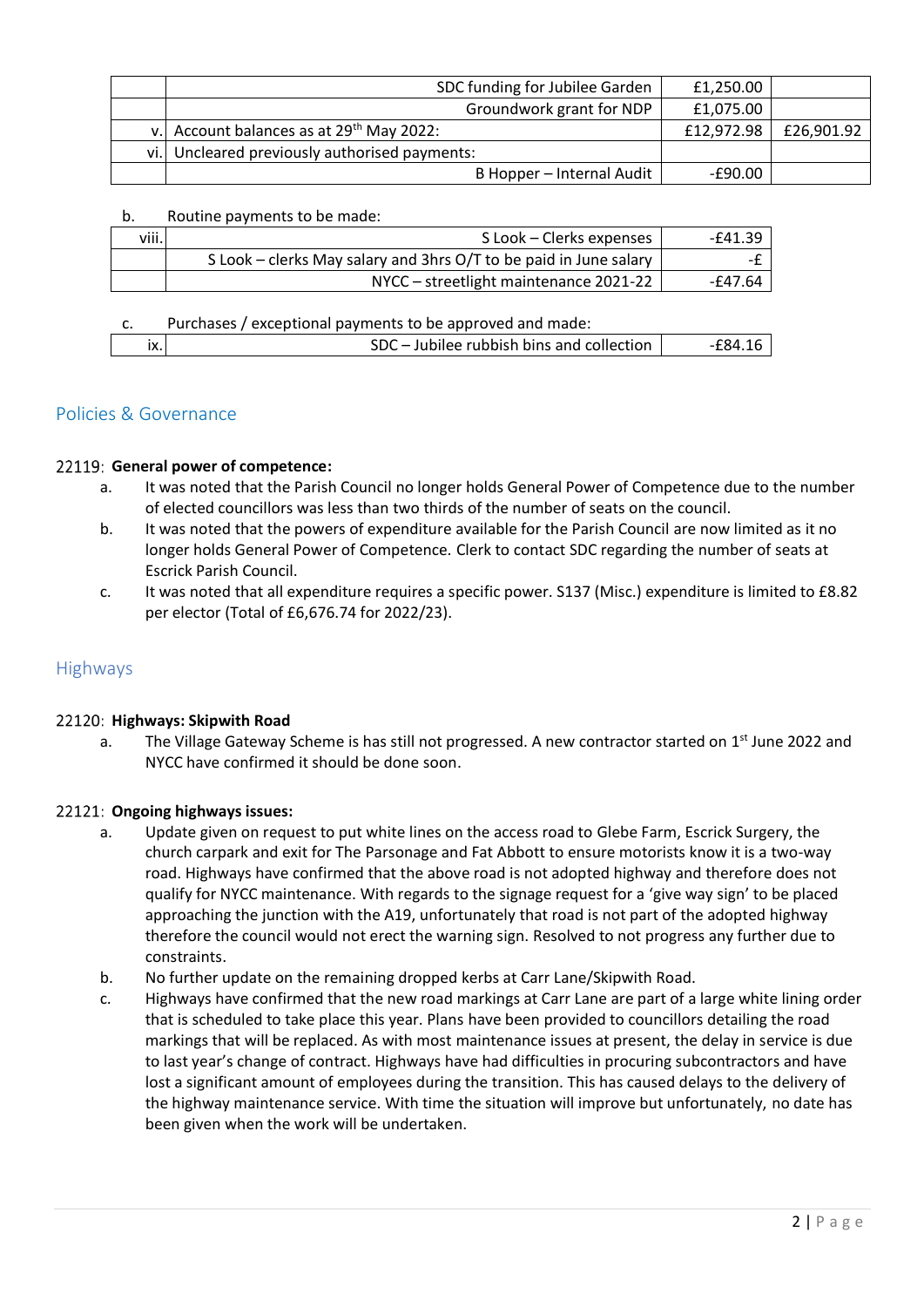# **Maintenance issues:**

- a. Resolved to allow the expenditure of up to £50 for the re-staining of the two notice boards, fountain post touch up, village signs and flower boxes. Cllr Chambers has volunteered to carry out the works.
- b. NYCC streetlighting have apologised for how long this has taken for a baffle plate to be installed on a streetlight on Main Street. They have assured the PC that it will be followed up with the contractor.
- c. Resolved to allow the expenditure for minor repair work to playground equipment including repairs to the duck rocker and some anti pigeon spikes on the swings. To be claimed back from the PFA. Cllr Chambers has volunteered to carry out the work. It was noted that the PFA are struggling to attract volunteers to join making ongoing maintenance and fundraising difficult.
- d. Resolved to put up a temporary sign at the York bound A19 bus shelter bin asking that household rubbish is not placed in it.

# Planning

# **Planning, new applications:**

- a. 2021/1485/HPA: Field View Skipwith Road Escrick. Annex ancillary to the host dwelling. Amended plans and description. Councillors have no objection to the application, however we would like to request the condition of approval is that at no point the annex is used for additional overnight living accommodation or rental income. With regards to the materials, the windows and doors are described on the plans as "powder coated aluminium". This is unacceptable in that adjoining buildings on both sides and the existing dwelling have white wood or PVC windows and doors. The annex windows and doors should match the existing.
- b. 2022/0414/FUL: Three Hagges Woodmeadow, Hollicars To Scorce Bridge, Escrick. Erection of part polythene covered/part shading mesh covered polytunnel. Councillors support the application.
- c. 2022/0580/TCA: Escrick Park Home Farm Land Off Carr Lane Escrick York Fell 13 No Pine trees and replant with Birch, Holly, Guelder Rose and Hazel in the conservation area. Application noted.

# **Planning determinations:**

a. No determinations made since the last meeting.

# 22125: Planning working group

a. Clerk to contact SDC to request an update on planning reference 2021/1375/HPA Grove House, Skipwith Road, Escrick. Placement of gas tank in garden.

# **Planning, Neighbourhood Plan:**

a. Cllr Rees gave an update on the Neighbourhood plan. Supplementary questions have been addressed regarding the phrasing of the Housing Policy. Awaiting further feedback from the Independent Examiner.

# **Conservation Review:**

a. Cllr Chambers contacted SDC on behalf of the Parish Council for an update. Further work is required on the review. The Planning Policy team have been working on the local plan and the NDP. To update councillors on any progress at the next meeting.

# **Land ownership:**

a. Escrick Park Estate have clarified ownership of some unknown areas on the map provided. Clerk to update the map and file as a reference point. Cllr Rees to check map with NDP diagram. Resolved to take off the agenda.